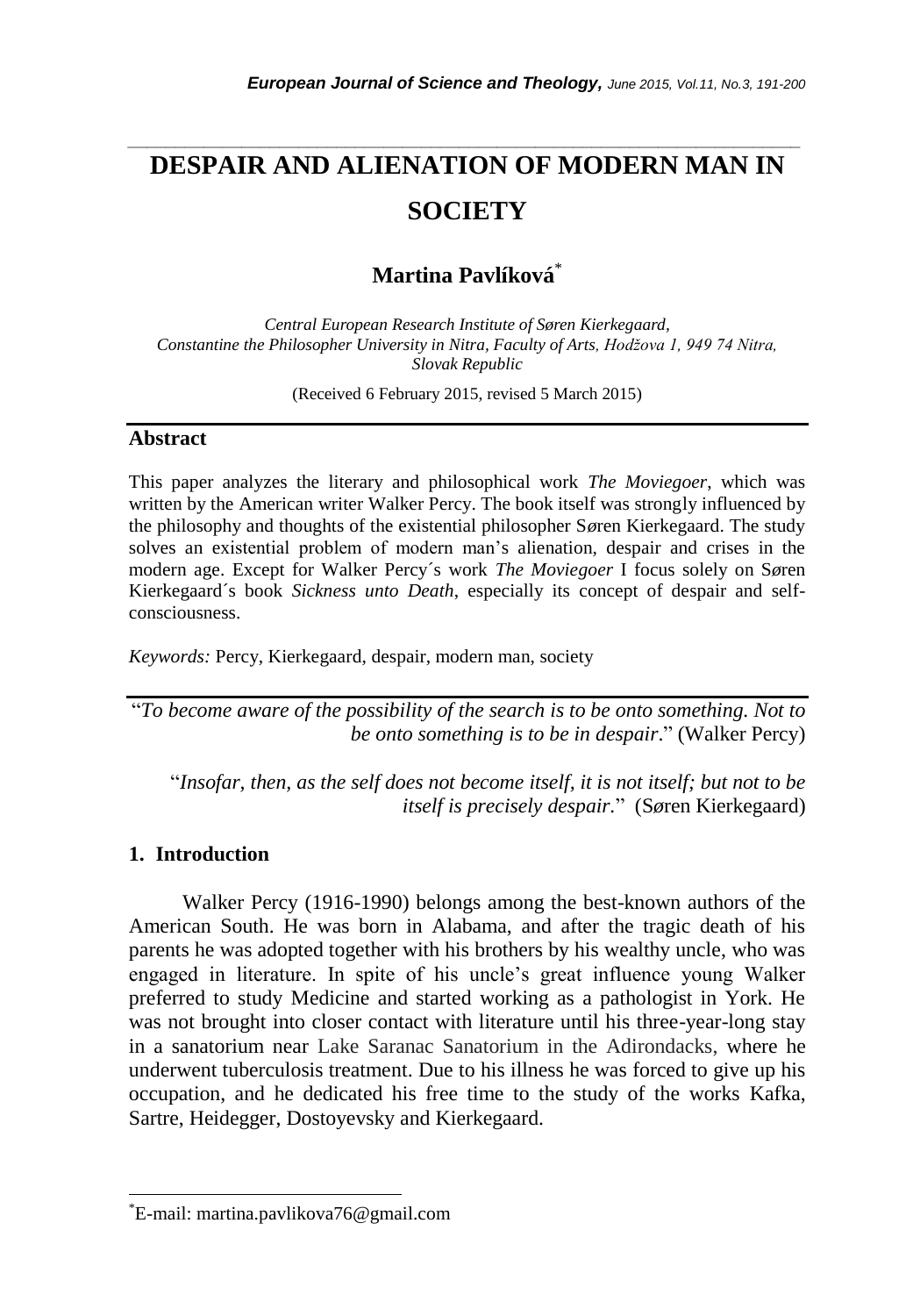Right from the beginning, Percy was strongly inclined to the philosophical idea of existentialism, which is proven by his orientation to Kierkegaard and Sartre, and to works of the philosopher and journalist Albert Camus, or the dramatist, writer and philosopher Gabriel Marcel, one of the representatives of Christian existentialism. Percy"s view most closely matched the literature and ideas of the Danish philosopher Søren Kierkegaard (1813-1855), whose influence on the literature and cultural life of the USA had shown itself in the  $20<sup>th</sup>$  century [1]. Percy was bonded to Kierkegaard also by similar life experience. Same as he himself he lost his loved ones and later in life suffered from serious illness.

In 1943 Percy began to assert himself through his literary works, and thanks to his existentialism-influenced novels he was called "an American Christian existentialist" [2]. He identified himself internally with Kierkegaard so much so that he implemented Kierkegaard"s ideas into his own work. Apart from other things, he elaborated on Kierkegaard"s idea of three life stages.

Another important philosophical attribute of Kierkegaard, which Percy has implemented into his own philosophical thinking, is the so-called "*rotation method*". Kierkegaard used this concept in his work Either/Or. According to Kierkegaard, this method can lead to a state of despair because all activities of man can become commonplace and boring. "I don"t feel like doing anything. I don't feel like riding – the motion is too powerful; I don't feel like walking – it is too tiring; I don"t feel like lying down, for either I have to stay down, and I don"t feel like doing that or I would have to get up again, and I don"t feel like doing that, either. Summa Summarum: I don"t feel like doing anything." [3] This philosophical interpretation is in further detail formulated by Michael Watts: "The aesthete, Kierkegaard predicts, realizing and responding to the futility of one"s hedonistic finite aims, will yearn to experience a more meaningful life" [4]. When feelings of absurdity, despair and boredom with everything come to their culmination, man gets a strong desire for a meaningful life, and if it is not found he seeks new experience and once again lives through disappointment and despair.

Percy was responding to the era in which he had lived. Thus, one of the main themes of his literary work is the existential despair of the modern man who tries to find his way toward creating a relationship with the world. Similar to Kierkegaard, Percy directed his attention to the suffering of the individual and his experience of solitude in the middle of the social prosperity enjoyed only by the successful ones [5]. These elements are emerging in all six of Percy"s novels: *The Moviegoer* (1961), *The Last Gentleman* (1966), *Love in Ruins* (1971), *Lancelot* (1977), *The Second Coming* (1980), and *The Thanatos Syndrome* (1987).

# **2. Percy's novel The Moviegoer**

Among Percy"s best-known creations, which were written on the basis of philosophical observation of Kierkegaard"s works, is *The Moviegoer* (1961). The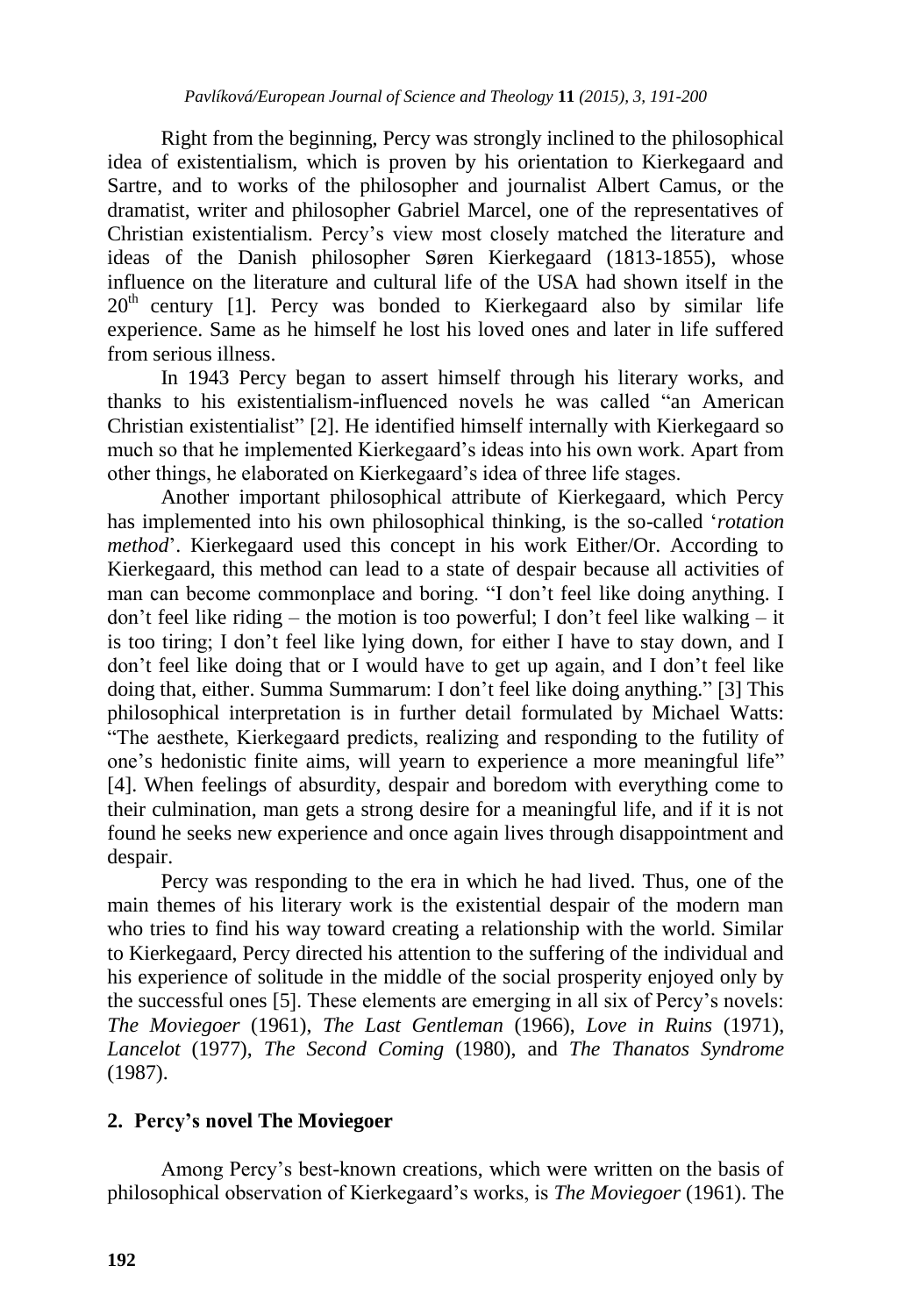work was awarded the *National Book Award* (1962). It begins with the famous quote from Kierkegaard"s *The Sickness unto Death*, which clearly foreshadows the existential backdrop of the whole novel. The analysis of despair and its different forms represents a distinct philosophical feature of the work. Kierkegaard defines the despair as a "sickness of the spirit, of the self" [6] and distinguishes these following types: "In despair not to be conscious of having a self (not despair in the strict sense); in despair not to will to be oneself; in despair to will to be oneself" [6]. Based on the concept of despair according to Kierkegaard, "despair must be considered primarily within the category of consciousness; whether despair is conscious or not constitutes the qualitative distinction between despair and despair. Granted, all despair regarded in terms of the concept is conscious, but this does not mean hat the person who, according to the concept, may appropriately be said to be in despair is conscious of it himself." [6, p. 29] Kierkegaard defines despair as a sickness unto death and describes attributes of the despair which are stronger than the sickness unto death itself. "[T]his sickness of the self, perpetually to be dying, to die and yet not die, to die death. For to die signifies that it is all over, but to die death means to experience dying, and if this is experienced for one single moment, one thereby experiences it forever. If a person were to die of despair as one dies of a sickness, then the eternal in him, the self, must be able to die in the same sense as the body dies of sickness. But this is impossible; the dying of despair continually converts itself into a living. The person in despair cannot die." [6, p. 18]

#### **3. Kierkegaard and the human self**

In the scope of this study it is important to understand how Kierkegaard perceives the human self. Kierkegaard says: "The self is a relation that relates itself to itself or is the relation"s relating self to itself in the relation" [6]. A human being is consecutively interpreted as a synthesis denoting the relationship between: "the infinite and the finite, of the temporal and the eternal, of freedom and necessity, in short, a synthesis" [6]. Kierkegaard defines the human soul as a relationship of the self that tries to find a balanced ratio in the relationships of its existence. It is a relationship to the finality, reality, to one"s self, to the human choice and freedom. If the self creates a relationship only with infinity, it reaches a despair in which there is absolutely no finality at all. In this state of despair the self tries to escape itself. In this case, the self appears to be selfish, and it revels in its own goals and ambitions and focuses only on the material and hedonic side of life, where there is no place for spirituality and a deeper understanding of one"s existence or of one"s own self. Kierkegaard continues: "Considered in this way, a human being is still not a self" [6]. If there is no foundation for the self in the above-mentioned relationships, the self dissolves into a state of despair. "The human self is such a derived, established relation, a relation that relates itself to itself and in relating itself to itself relates itself to another." [6, p. 14] On the basis of this ratio, Kierkegaard defines two forms of despair. He divides the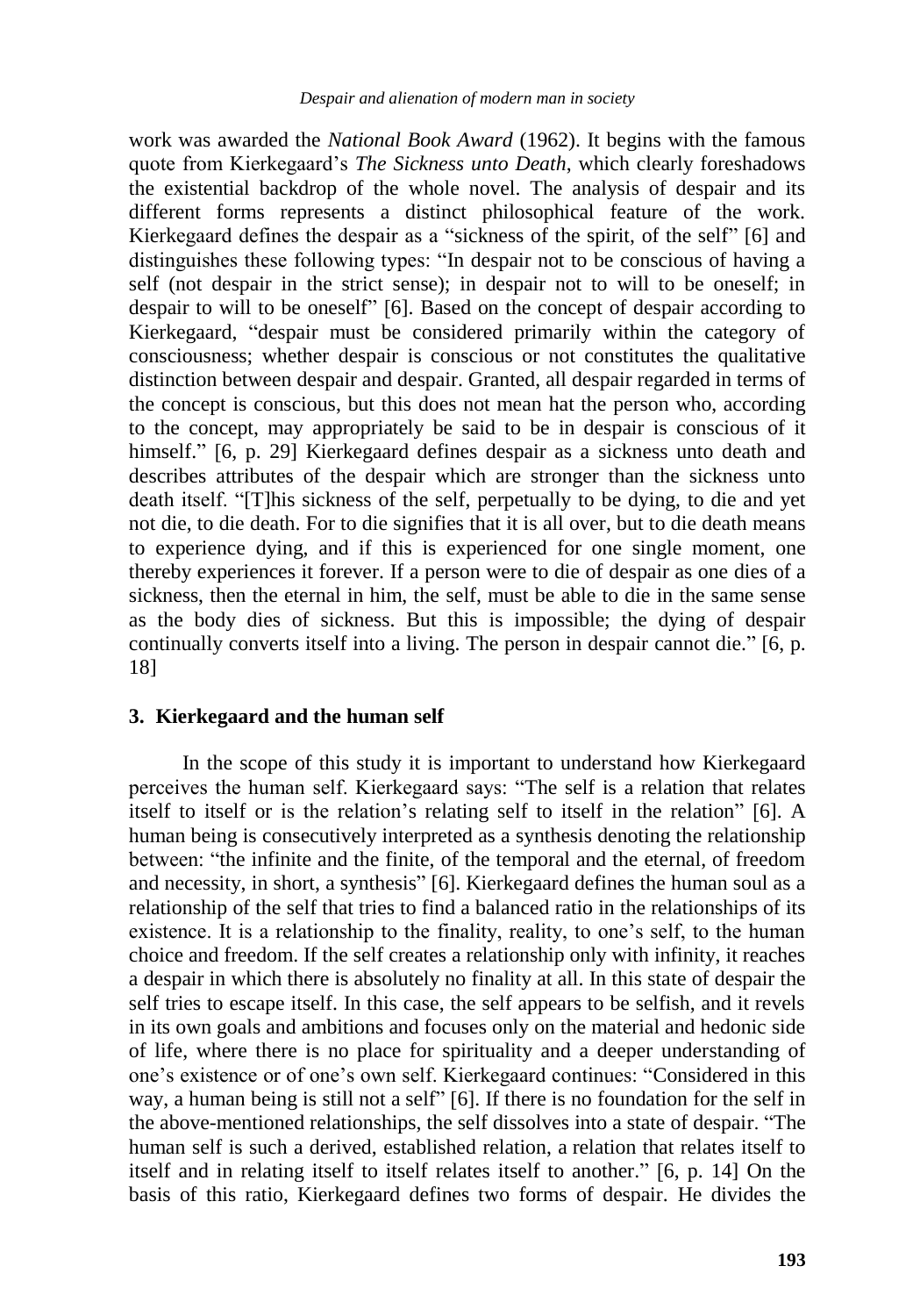personal despair between conscious and unconscious. If the despair is unconscious, the self can be, despite its mindlessness, content and successful. If the despair is conscious, the consciousness in question is only partial because full consciousness of one's own despair or one's own self takes ultimate understanding of oneself, of which no human being is capable. Kierkegaard argues that, "The despair that is conscious of being despair and therefore is conscious of having a self in which there is something eternal and then either in despair does not will to be itself for in despair wills to be itself" [6, p. 47]. This philosophical consideration can be defined as a meditation on the character of the despair here and there penetrating deep into the abstraction characteristic of Kierkegaard. The work *Sickness unto Death* was written by Kierkegaard under the pseudonym Anti-Climacus [7]. According to him despair is a sickness of the human spirit and is not an indication of a lack of human virtue. The ability to dwell in despair is characteristic only of human beings. The only way out of this deplorable state of being is to embrace the synthesis of the temporal and the eternal in an act of faith: "Hopelessness only changes to hopefulness when a person is confronted and liberated by the living Christ in the existential encounter that leads to a 'jump of faith'. Only in this painful but freeing experience, only in this intense, personal, and existential encounter with the reality of the living God, can the human being for the first time truly belong to God." [8]

## **4. Walker Percy and his concept of despair**

The despair is the main attribute analyzed by Percy in his book *The Moviegoer*. Percy"s existential topic cannot be more profoundly understood until the essence of existential despair is interpreted in the right way. Generally understood, the crisis of the main character Binx is a form of existential despair. This on its own is fundamental for understanding the modern man"s crisis, his solitude, inner suffering, and conflicts. In his main work the author does not limit himself strictly to Kierkegaard"s conditions set in his book *The Sickness unto Death*, but he implements fine changes in his model and afterwards investigates the character of the modern self. Kierkegaard defines what the actual human self is and describes the despair influencing man, but Percy adds his own ideas to the model and thus makes it more complex.

Percy tells the story of Binx, the offspring of an old and respectable southern family. He enjoys his life carelessly as a hedonist. Most of his free time he spends driving his luxurious car, enjoying women"s company, and searching for new acquaintances, exploiting all the perks of wealthy living. As time goes by he comes to the realization that he lacks a purpose in life and has no idea of how to find it. According to Kierkegaard"s philosophy, he finds himself in the stage of unconscious despair. The individual feels lonely and loses himself in the ordinariness of everyday life. The only way out is seeking; as Percy points out, "To become aware of the possibility of the search is to be onto something. Not to be onto something is to be in despair. The movies are onto search, but they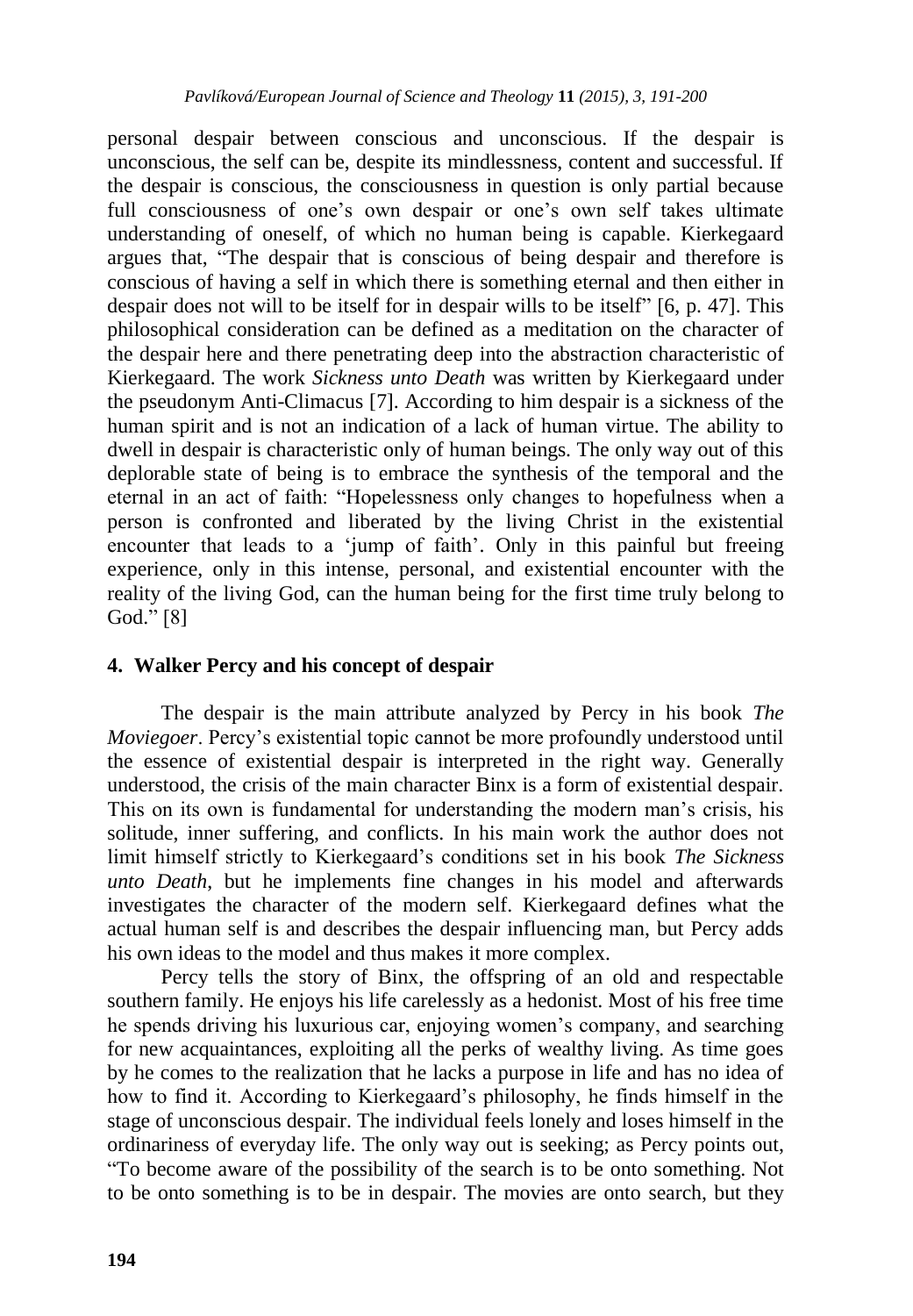screw it up. The search always ends in despair." [9] Despair is defined as the lack of an aim, a lack of a purpose in life, and a lack of an awareness of the self in the scope of the concept of self-consciousness. Kierkegaard says that one has to see despair as a problem of consciousness. "However, despair must be considered primarily within the category of consciousness; whether despair is conscious or not constitutes the qualitative distinction between despair and despair. Granted, all despair regarded in terms of the concept is conscious, but this does not mean that the person who, according to the concept, may appropriately be said to be in despair is conscious of it himself." [6, p. 136] It is of importance in every man"s life to determine a meaningful purpose that holds something unique, something to elate him.

To have no aim, to seek nothing, means to feel and experience nothing, to have no values to free oneself from the absurdity of human existence and to help him develop his own self.

Another attribute of despair according to Percy is ordinariness. "Everydayness is the enemy" [9, p. 145], Percy says. The ordinariness of everyday life becomes a burden for the individual and thus intensifies his feelings of despair. Further, Percy states, "The everydayness is everywhere now, having begun in the cities and Peking out the remote snoods and corners of the countryside, even the swamps" [9, p. 145]. The individual has to face it and find the purpose of his existence, discover the attributes for reviving his life"s joy. Otherwise the individual "is so sunk in everydayness that he might just as well be dead" [9], with no ideals. The one who is not aware of the option of seeking is not aware of it mainly because of the fact that he allows his surroundings to form him, to form his very self. This way despair becomes a form of acceptance of ordinariness as a possible way of life. The consequences can be fatal for the character of the individual. The inability to discern the individuality and the needs of one"s own self can end with the complete destruction of one"s individuality. In other words, this means being drowned in ordinariness, being blinded by it so much that the higher meaning of human existence is in this case absolutely missing.

Percy claims that the man of the modern era experiences another kind of despair - the solitude of the individual in their relationship with other people. Despite spending time with friends and close relations, the person comes to the realization that the only thing they have in common and are able to share is silence. In today"s families, people experience a feeling of emptiness. "The fact is, we have little to say each other. There is only this thick sympathetic silence between us. We are comrades, true, but somewhat embarrassed comrades. It is probably my fault." [9, p. 41] Modern society also plays an important role, particularly the consumerism ruling it. The life of Binx is a mirror of what consumerist society believes to be successful and ideal. One attribute is success at work, the other success with women. "For years now I have no friends. I spend my entire time working, making Money, going to movies and seeking for company of women." [9, p. 41] The man gets into the vicious circle, is strongly limited by it, isolating himself from social life because he is not able to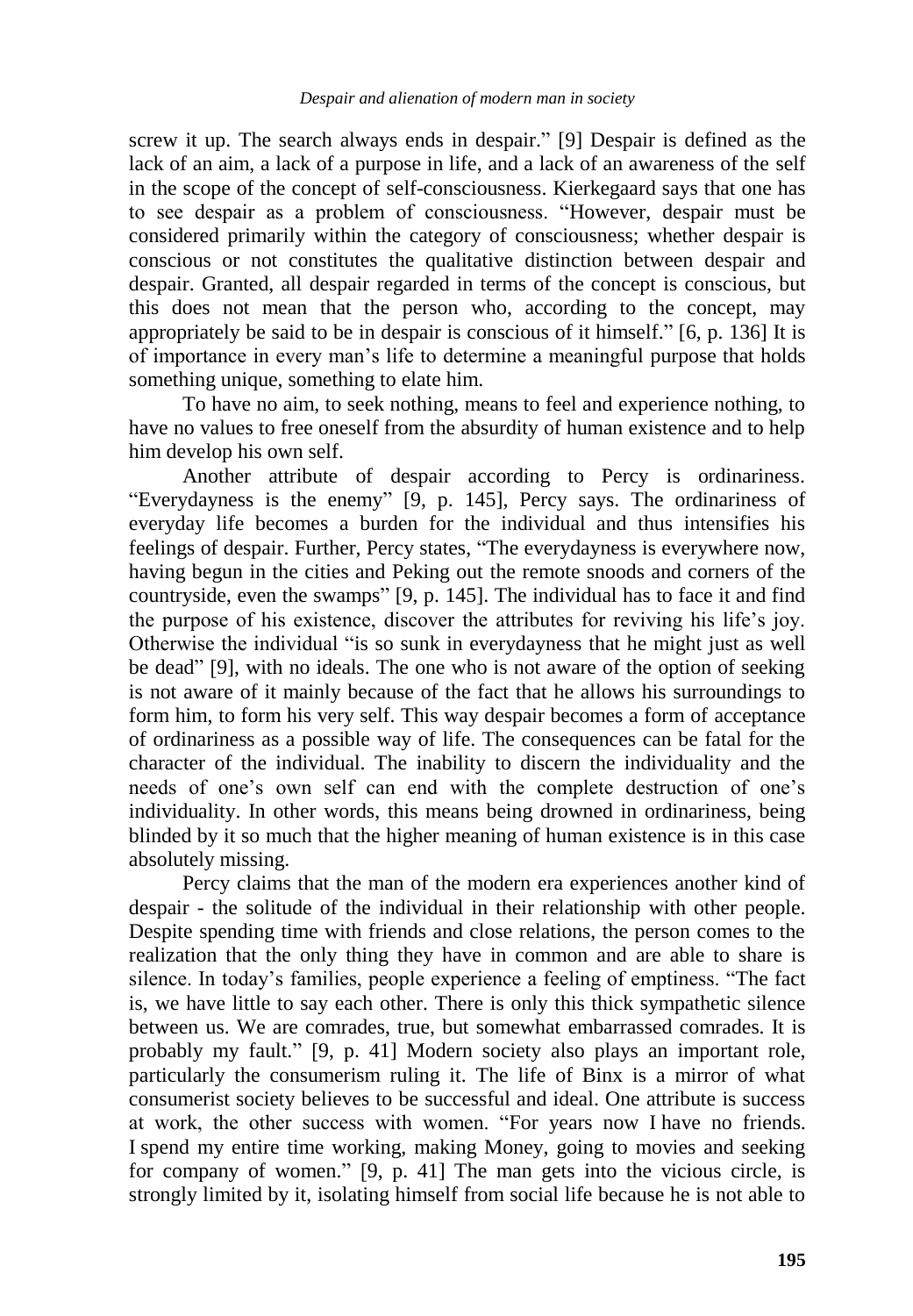integrate into society. Binx indicates that he has no friends - despite his good social status, despite being a bachelor, despite financial prosperity. Kierkegaard defines similar situations as follows: "Surrounded by hordes of men, absorbed in all sorts of secular matters, more and more shrewd about the ways of the world such a person forgets himself" [6, p. 33]. Here an attribute of the modern era is clearly apparent. Man does not have time to meditate, to think about himself, to develop his spirit and spiritual knowledge. He chases after hedonic experiences. The society accepts success, and only the one who is successful is perceived positively and accepted. In this context Kierkegaard highlights: "But to become fantastic in this way, and thus to be in despair, does not mean, although it usually becomes apparent, that a person cannot go on living fairly well, seem to be a man, be occupied with temporal matters, marry, have children, be honoured and esteemed – and it may not be detected that in a deeper sense he lacks a self" [6, p. 32]. Gradually despair is once again transformed into the subsequent solitude and a feeling that the individual has become a stranger in a society that does not understand him and that he does not understand, either, which causes the human self "to sink ever deeper into suffering in loneliness" [10]. The main character Binx undergoes a crisis of stagnation in his own personality and is thrown into a state of apathy. There is a feeling of futility in everything surrounding him, and in many aspects he is similar to Kierkegaard: "For sometime now the impression has been growing upon me that everyone is dead. It happens when I speak to people. In the middle of a sentence it will come over me: yes, beyond a doubt this is death. There is little to do but groan and make an excuse and slip away as quickly as one can. At such times it seems that the conversation is spoken by automatons." [9, p. 100] The same kind of inner despair was experienced by Kierkegaard, too. In society he managed to appear merry and carefree, but in his heart he was experiencing an emptiness of his own doing and the futility of his own existence. In his *Journals and Papers* he writes, "I have just come from a gathering where I was the life of the party. Witticism leapt from my tongue, everyone laughed and admired me – but I left (yes – that dash ought to be as long as the radii of the Earth"s orbit-----------------

------------------------------------------------------------------------------------------------- ------------------------------------------------------------ and wanted to shoot myself."

[Pap. I A 161] It is obvious, that Kierkegaard experienced anxiety in his life as an aesthete. His melancholy and uneasiness entered his mind and enhanced his feeling of solitude.

The main character of the book describes the feelings of an individual desperately trying to find meaning in life and his own self in such activities as going to the cinema. Art in general, and in this case especially film, plays a special role in how Binx sees the world. The process of going to the cinema helps him to imagine ways to override his despair. It helps him to at least find in this way the meaning, structure, purpose and identity missing in his own life. Although going to the cinema offers only a simulacrum of reality, he is able to fill, at least in part, the emptiness of his existence. Thus, Binx describes his own feelings and the situations in his own life in terms of his moviegoer experiences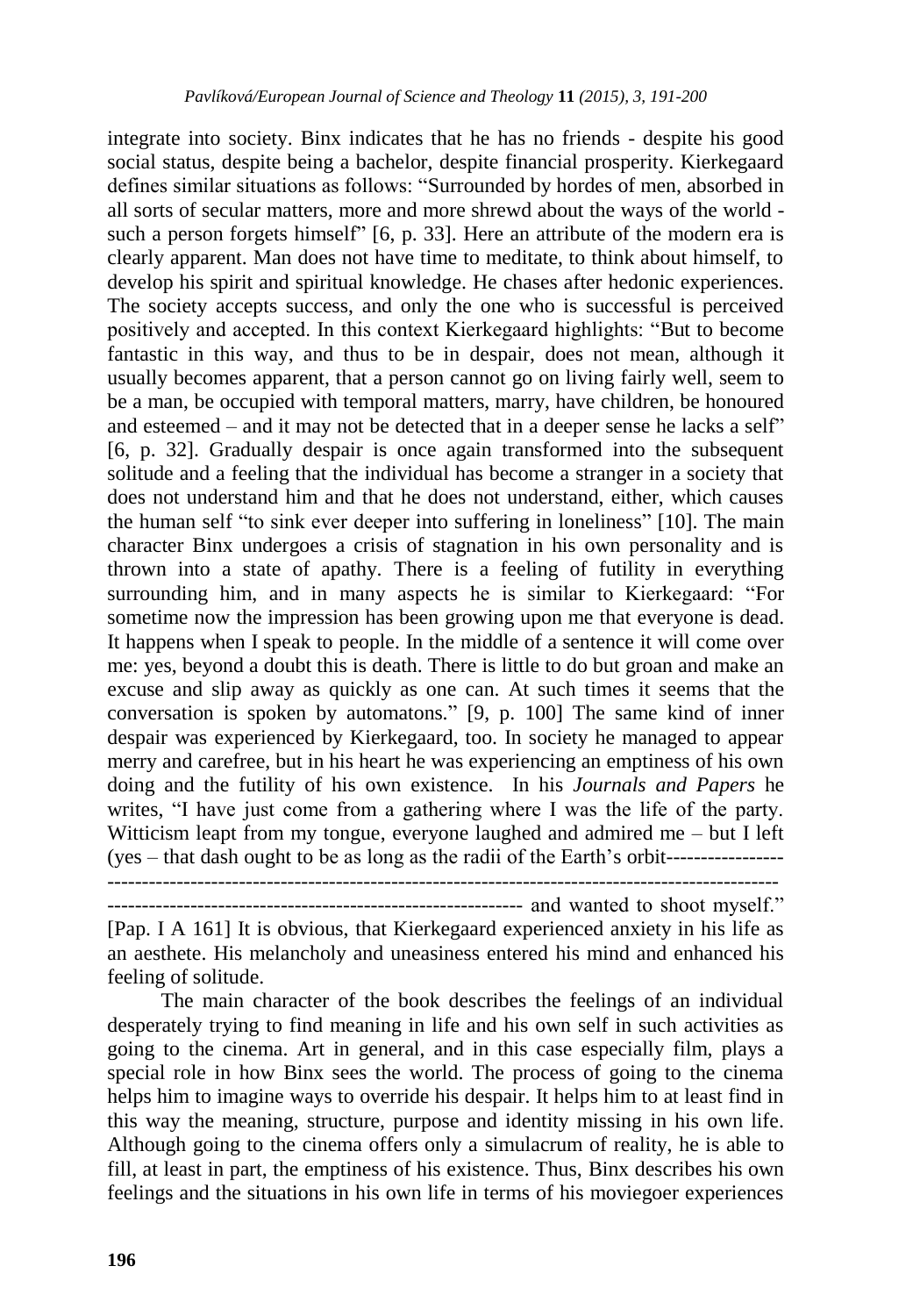and those of the actors who play a role in the moviegoer"s. Since he lacks his own identity but at the same time yearns for real legitimacy, it is much easier for him to accept the attitude of the actors in the movies as his own and identify with them. Based on Kierkegaard's understanding, it is stated that we, as human beings, "do not will to be what we are in our being human" [11]. There is one other reason for Binx to go to the cinema. He observes other spectators and analyzes how this specific human society influences him. He defines his feelings as follows: "I am hardly ever depressed by a movie and Jane Powell is a very nice-looking girl, but the despair of it is enough to leave young one in the stomach. I look around the theatre. Mr Kinsella has his troubles too. There are only a few solitary moviegoers scattered through the gloom, the afternoon sort and the most ghostly of all, each sunk in his own misery." [9, p. 74] The suffering is perceived by Percy as a substantive sign of despair. It consumes the man to an extent when he is not able to focus on things and people around him. Binx becomes the individual who is searching for a solution, searching for his own individuality and purpose, the individual yearning to break out from his suffering: "If I did not talk to the theatre owner or the ticket seller, I should be lost, cut loose metaphysically speaking" [9, p. 75]. Man *qua* individual needs inescapably to find himself; he feels the need for the social audience of other people and positive social interaction to escape his own self, to deal with his own suffering [9, p. 75]. Yet he still feels alone in the crowd, feels lost, misunderstood, like a stranger whom no one understands. Even though he is searching, his inner deliverance is in communication with other people. He has a strong desire to attempt to talk and to share his inner self with them. Kierkegaard describes this state as follows: "This is the state in despair. No matter how much the despairing person avoids it, no matter how successfully he has completely lost himself (especially the case in the form of despair that is ignorance of being in despair) and lost himself in such a manner that the loss is not at all detectable." [9, p. 21]

The main character of *The Moviegoer*, Binx, as well as Kierkegaard"s aesthete, is not content with life; he feels empty inside and has to face the ever stronger feeling of despair and anxiety. He is fully aware of the absurdity of his existence. Kierkegaard claims that the desperate man "is trying to dispose of the despair by his own means but he still is desperate and the putative effort pushes him into the deeper despair with all his power seeks to break the despair by himself and by himself alone - he is still in despair and with all his presumed effort only works himself fall the deeper into deeper despair" [6, p. 14]. Percy defines a specific kind of despair that he calls *malaise.* This term was explored by French philosopher Albert Camus. Percy writes, "What is malaise? You ask. The malaise is the pain of loss. The world is lost to you, the world and the people in it, and there remains only you and the world and you no more able to be in the world than Banquo's ghost." [9, p. 120] Binx sinks into so-called temperamental anxiety, which arises from an awareness of the fact that the emptiness of one's existence is not remedied by the accumulation of wealth or searching for new love affairs: "You say it is a simple thing surely, all gain and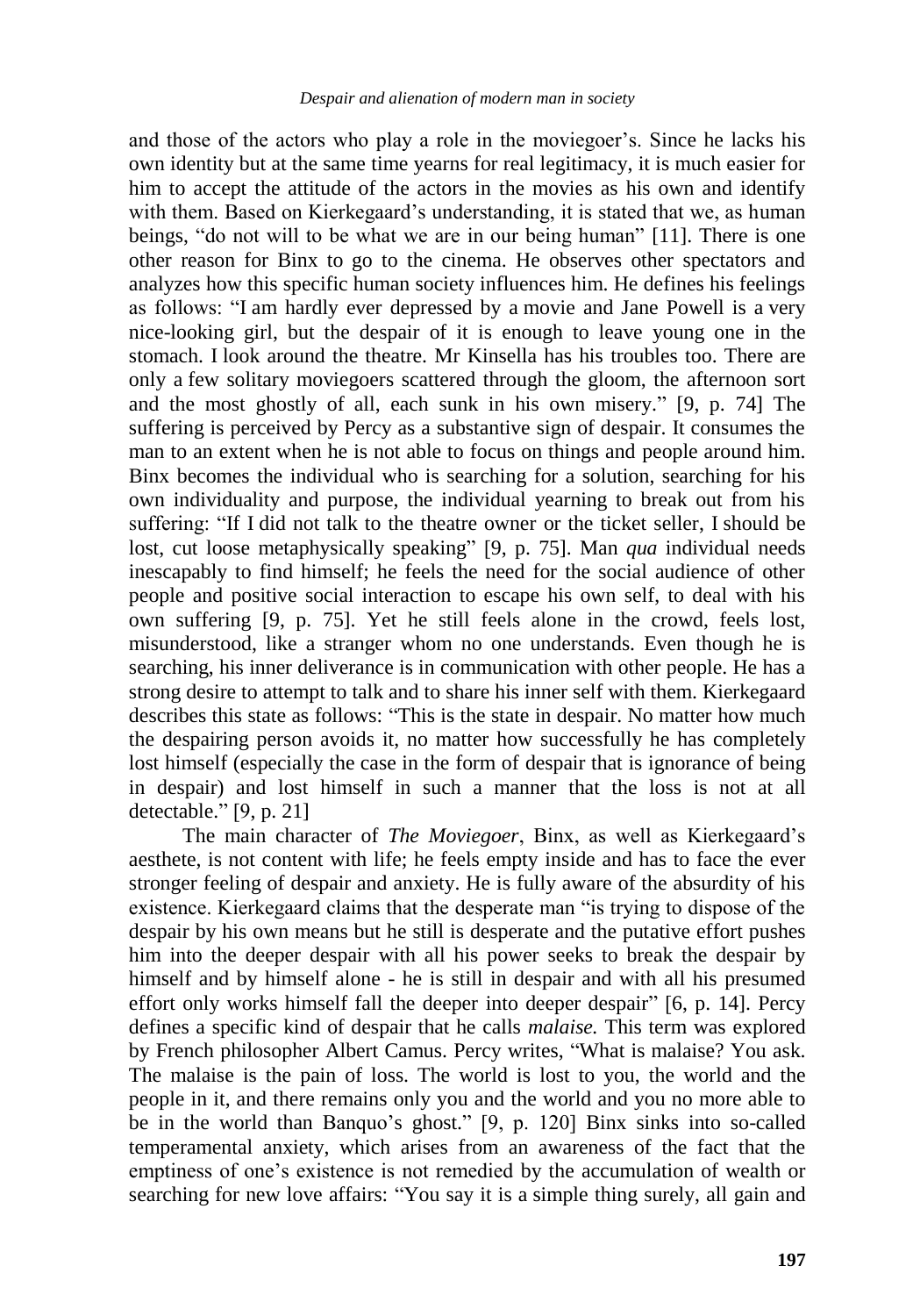no loss, to pick up a good-looking woman and head for the beach" [9, p. 120] But as Kierkegaard claims, "when the enchantment of illusion is over, when existence begins to totter, then despair, too, immediately appears as that which lay underneath" [6, p. 44]. And this is exactly the nature of the issue that Binx is clearly realizing his despair and is experiencing it intensively. "Unless, of course, the woman happens to be your wife or some other every day creature so familiar to you that she is as invisible as you yourself." [9, p. 120-121] He sinks into the futility of everything around him. "Whenever one courts great happiness, one also risks malaise" [9, p. 121], writes Percy.

Kierkegaard and Percy both write about man"s solitude in the middle of a society characterized by its objectivity and lacking in passion. They do not understand the world they live in, and they are full of uneasiness. They only navigate through their lives; they lack inner joy of life; they do not exist. Their futile lifestyle brings them in the end to a state of despair. According to Kierkegaard, an individual starts to realize his own despair and faces the feeling of "despair over oneself" [6, p. 20]. Soren Kierkegaard"s term "Angst" became the central term of existentialism [12]. In this stage, he is aware of his despair. Due to the despair that an individual has to face, he constantly has to despair over something. Kierkegaard claims that the despairing person "with all his power seeks to break the despair by himself and by himself alone - he is still in despair and with all his presumed effort only works himself all the deeper into deeper despair" [6, p. 14].

Walker Percy describes in further detail this type of despair as follows, "Surely I have seen them before too, at the zoo or Marine land, him gazing at the animals or fishes noting every feature with the same slows lack wonderment, her gazing at nothing in particular but not bored either, enduring rather and secure in his engrossment" [9, p. 129]. This lifestyle is characteristic of modern man. He is not interested in the others, he becomes a loner, and it brings him deeper into despair and hopelessness. Kierkegaard argues, "he may try to keep himself in the dark about his state through diversions and in other ways, for example, through work and busyness as diversionary means, yet in such a way that he does not entirely realize why he is doing it, that it is to keep himself in the dark" [6, p. 48]. This is so because such individual desperately lacks "a deeper, existential basis, related to the deepest aspirations and, yes, fears and doubts of the individual - a desire permeated by passion" [13].

However, Walker Percy finds a way to break out of the anxious feeling caused by human existence, using a concept of Kierkegaard´s called the *rotation method*. Binx experiences the positive rotation method. He finds warm Southern nights and the Western Desert very stimulating. "A rotation", he says, "I define as the experiencing of the new beyond the expectation of the experiencing of the new." [9, p. 144]

In his final epilogue, Binx confesses that he understands the limits of his human nature and indicates that he has read the philosophical works of Kierkegaard. He argues, "As for my search, I have not the inclination to say much on the subject. For one thing, I have not the authority, as the great Danish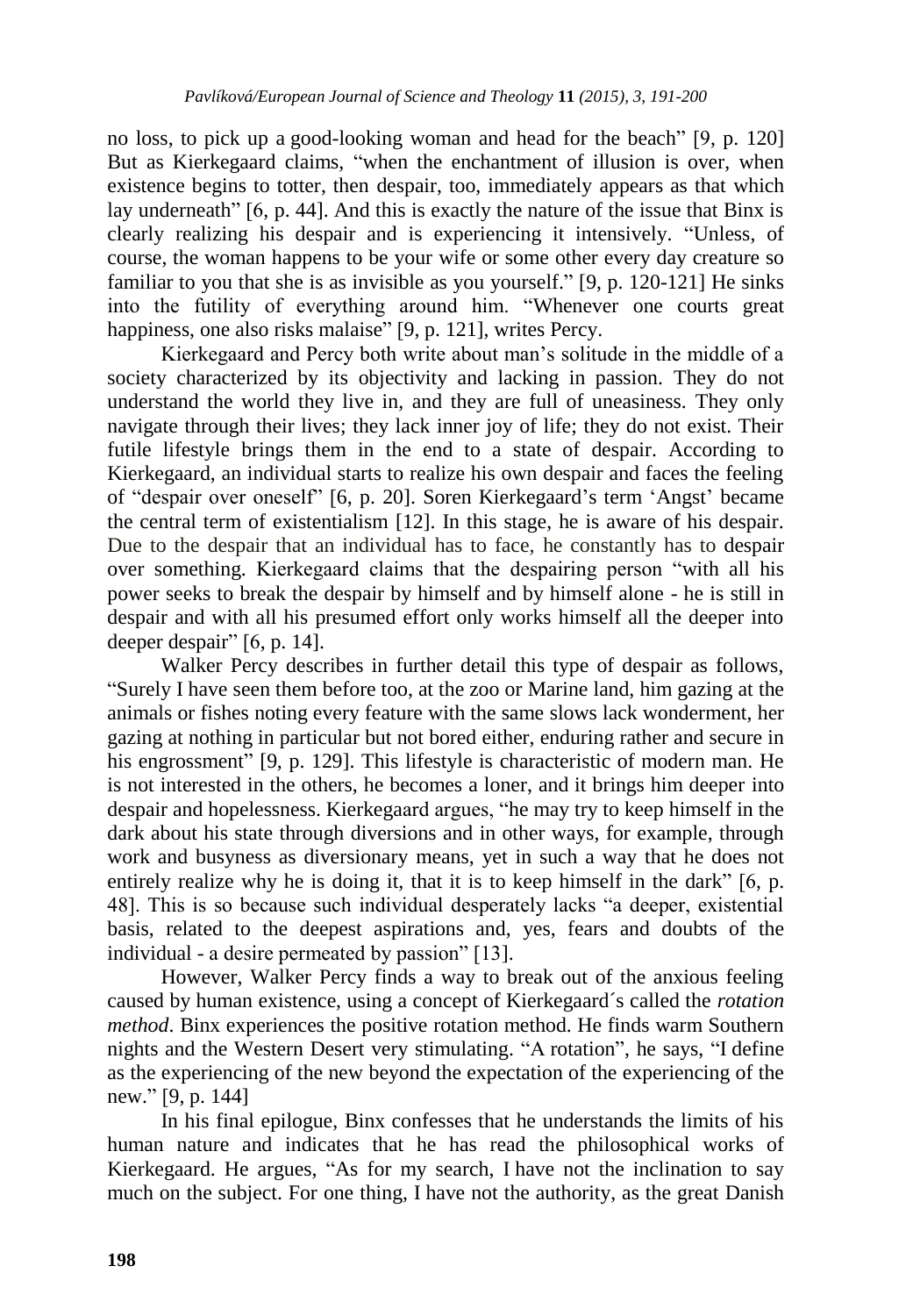philosopher declared, to speak of such matters in anyway other than edifying." [9, p. 237] In the context of existential despair, Percy says, "I would reverse Kierkegaard's aphorism – the worst despair is that despair which is unconscious of itself as despair – to: the best despair and the beginning of hope is the consciousness of despair in the very air we breathe and to look around for something better" [2, p. 67]. There is clearly an apparent tinge of hope. This statement is also confirmed by his words in his book: "There is only one thing I can do: listen to people, see how they stick themselves into the world, hand them along a ways in their dark journey" [9, p. 233].

#### **5. Conclusion**

The aim of this study is to highlight Percy"s excellent work *The Moviegoer*, which reflects the unique existential questioning of a man facing feelings of alienation and despair. In his novel Percy analyzes in depth the existence of modern man. He makes an effort to understand the cause and the problem of his alienation and encourages him to seek the renewal of his own self-confidence. Kierkegaard"s model of despair and comprehension of the human self, as explained in his work *The Sickness unto Death*, became a guideline for Percy"s analyses, by which he certainly does not mean to condemn human society. It is not his aim to damn man to eternal despair or to the feeling of hopeless solitude, but to confirm the uniqueness of human existence. For every unique individual, these ideas can be guidelines for the restoration of a meaningful life and inner fulfillment.

#### **References**

- [1] S.H. Pyper, *Kierkegaard and English Language Literature*, in *The Oxford Handbook of Kierkegaard*, J. Lippitt & G. Pattison (eds.), Oxford University Press, Oxford, 2013, 587.
- [2] C.E. Claffey, *American Writer Walker Percy: The Novelist as Searcher,* in *More Conversations with Walker Percy*, L.A. Lawson & V.A. Kamer (eds.), University Press of Mississippi, Mississippi, 1993, 67.
- [3] S. Kierkegaard, *Either/Or,* Princeton University Press, New Jersey, 1987, 20.
- [4] M.Watts, *Kierkegaard*, One world Publications, Oxford, 2003, 198.
- [5] R. Králik and Ľ. Török, *Kierkegaard y su lucha por la verdad del christianismo*, in *Kierkegaard no Nosso Tempo*, vol. 2, Nova Harmonia, Sao Leopoldo, 2010, 301- 310.
- [6] S. Kierkegaard, *The Sickness Unto Death,* University Press, Princeton, 1980, 13.
- [7] R. Králik, Filosofický časopis, **61(3)** (2013) 443.
- [8] R. Králik and K. Valčová, *The contribution of Søren Kierkegaard for the present times*, in *In search of meaning : current topics in philosophy and religion*, KUD Apokalipsa a CERI-SK, Ljubljana, 2014, 67.
- [9] W. Percy, *The Moviegoer, The Last Gentleman, The Second Coming*, Quality Paperpack Book Club, New York, 1991, 13.